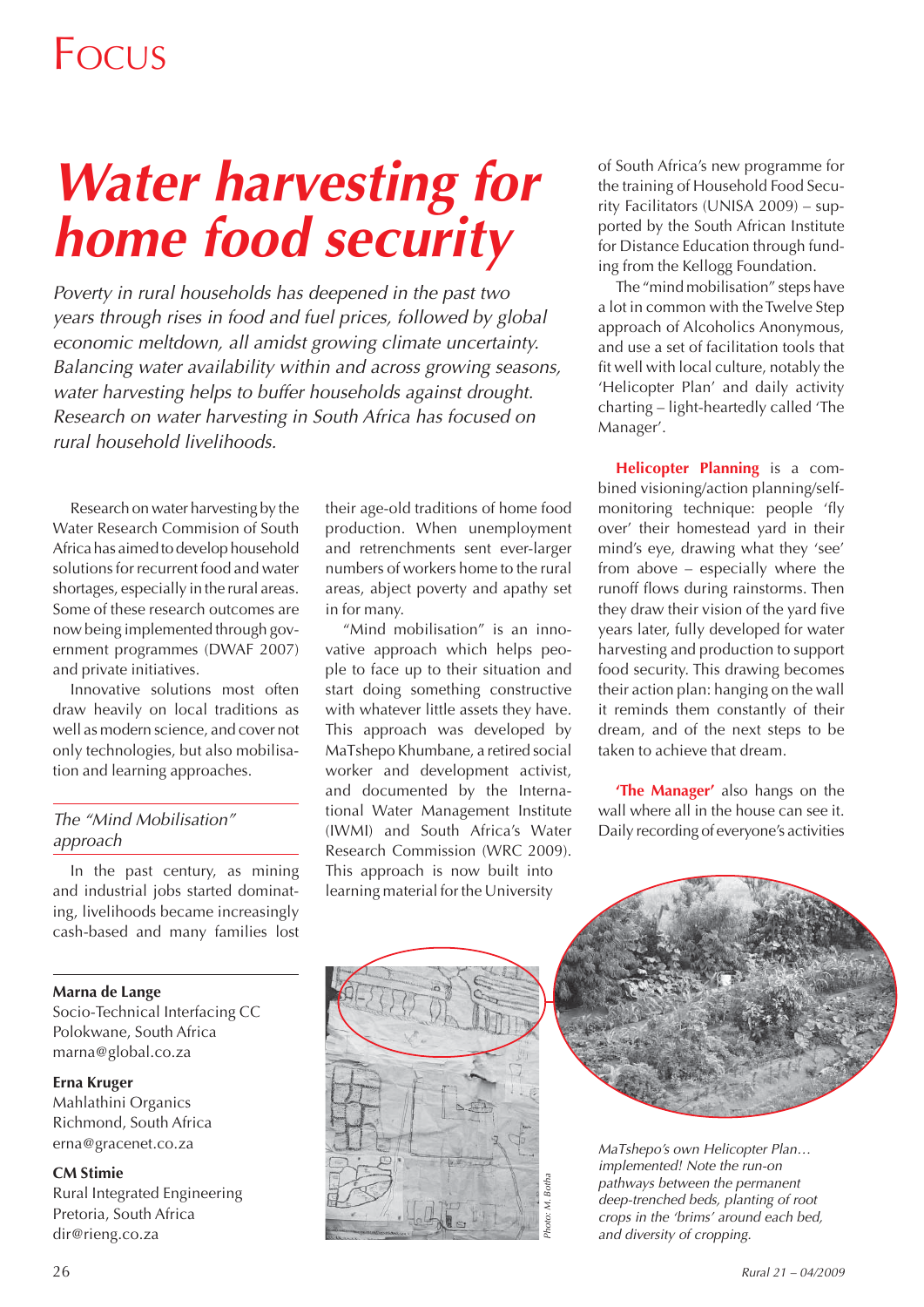| Key.                                                                             |                   | CALENDER OF RETIVITIES - TOHEPO'S HOUSE -<br>MAKASEMENT<br><b>CHARTINS</b><br>TIME |                                           |               |                                                                                                                                                                                                                                                                                                                                                |                                                        |                                  |                                  |                |                                                        |
|----------------------------------------------------------------------------------|-------------------|------------------------------------------------------------------------------------|-------------------------------------------|---------------|------------------------------------------------------------------------------------------------------------------------------------------------------------------------------------------------------------------------------------------------------------------------------------------------------------------------------------------------|--------------------------------------------------------|----------------------------------|----------------------------------|----------------|--------------------------------------------------------|
| 1. Federal - House Cleaning<br>$2. \n\heartsuit - \n\text{Cosking} \n\heartsuit$ | August            |                                                                                    |                                           | SEPTEMBER.    |                                                                                                                                                                                                                                                                                                                                                |                                                        |                                  |                                  | OCTOGLER       |                                                        |
| 3. Chickens<br>- Watering                                                        | Junday            |                                                                                    | <b>Carling</b>                            | $D = 2, 7$    | STANDARD CONTROL PROPERTY                                                                                                                                                                                                                                                                                                                      | <b>CARINA CANAS</b>                                    | 推定性丸化                            | 1 print 15                       |                | <b>Brazil</b>                                          |
| 1 - Digging render.<br>J- Water Hawesting                                        |                   |                                                                                    |                                           |               | The passible and the contract of the company<br>for a fortest despite a more for the se                                                                                                                                                                                                                                                        |                                                        |                                  | 41 157 野田市場山296                  |                | $0.05 - 1$<br>W.<br><b>KORALIN</b><br>Cast             |
| FOR - Building<br>- Ochard (Fruit Tres                                           | <b>TARSWAY</b>    | Tel. 3 H 12-<br><b>TOW</b><br><b>City</b><br>$-15.14$                              | $-19821$<br>$c = 15 - 1040$<br>WILL LITLE |               | do you Rillian comme                                                                                                                                                                                                                                                                                                                           | 1.107999924.18.13<br>BUSINE RUSSELLAND<br>$\sqrt{2}$   | CHILIKA.                         | ALL LINE<br><b>STATISTICS</b>    |                |                                                        |
| 187 5 - Washing<br>$-$ Visitors.                                                 |                   | Listen                                                                             | <b>Shifford</b> I                         |               | $\frac{1}{\sum_{i=1}^{n} \sum_{j=1}^{n} \sum_{j=1}^{n} \sum_{j=1}^{n} \sum_{j=1}^{n} \sum_{j=1}^{n} \sum_{j=1}^{n} \sum_{j=1}^{n} \sum_{j=1}^{n} \sum_{j=1}^{n} \sum_{j=1}^{n} \sum_{j=1}^{n} \sum_{j=1}^{n} \sum_{j=1}^{n} \sum_{j=1}^{n} \sum_{j=1}^{n} \sum_{j=1}^{n} \sum_{j=1}^{n} \sum_{j=1}^{n} \sum_{j=1}^{n} \sum_{j=1}^{n} \sum_{j=$ | B.W. Bearing of C. L. a.<br>ACCESSIBLE BURGE<br>(1, 0) |                                  | <b>Closterio</b><br><b>CARLO</b> |                | West Chicago<br>1.50111<br>Custo.<br><b>CONTRACTOR</b> |
| - Workshop.<br>OWD<br>Vegetable                                                  |                   | $-348$ $0+31.4$                                                                    |                                           |               | Therefore many (6-3 %) FIRE CALLED FOR THE STATE STATE OF THE ALL PASSES<br><b>HERAUS</b> SHE CHANGE CAPTAIN P-3, FROM TESTAS                                                                                                                                                                                                                  | CORINAR                                                | $1 - 4$<br>ART.                  | St Sartis<br><b>CALLS</b>        | $28 - 11$      | 1590, Miller<br>16                                     |
| gazden<br>- Feeding Dags                                                         |                   | $1.5 - 1.5$                                                                        |                                           | <b>Circle</b> | Triday Lawre Easy of Research Britain Bonding Band Party<br><b>Crest</b>                                                                                                                                                                                                                                                                       | BULLIN PICESOL<br>27.1                                 | <b>NADINE</b><br>Spotlant String | the Arry                         |                | o<br><b>Riggina</b><br>$-1.14$<br><b>CONTROL</b>       |
| - Waste Management.                                                              | $-1$<br>Surface - | Ack the Cart                                                                       |                                           |               | $10 - 40$ $10 - 500$ $-40$<br>And Alexander Street Park of the Company of the Company of the Company of the Company of the Company of the Company of the Company of the Company of the Company of the Company of the Company of the Company of the Company o                                                                                   | Frito 200 49                                           |                                  | $a = 11.72$                      | <b>SY 8700</b> | $B = 1$<br><b>FACULTS</b><br><b>Silve</b>              |

*'The Manager' – daily activity charting raises awareness of time as a resource, and unites household members in their efforts for food security.*

on this 'Calender of Activities' becomes great fun, and everyone – from the smallest child to the grandparent – learns to value and prioritise their time and to contribute to household food security. Often this leads to restructuring of gender roles and mutual appreciation among household members.

The **'Nutrition Workshop'** is another powerful mobilisation technique, which enables food insecure and often illiterate participants to record and analyse their family diets through the use of easy but accurate nutrition concepts. They discover their nutritional gaps and often, causes for health problems in the family. This motivates them to grow specific foods to fill those gaps.

**Harvest celebrations** are powerful instruments in the fight against hunger. Worldwide, poor people are scorned and labelled as lazy, which adds to their sense of powerlessness. Harvest celebrations reinforce a sense of achievement and creates goodwill and support from neighbours and village leadership for the selfhelp efforts of food insecure families.

#### *Learning approaches*

Creativity is one of a poor household's strongest weapons against uncertainty and adversity. In recent research, "learning through experimentation" has been used success-

fully as a learning approach for food insecure households (WRC 2009). Each household in the Garden Learning Group (GLG) chooses a topic they wish to experiment within their own garden, and show their results at GLG learning meetings throughout the season.

Sizakele Mduba, Potshini village, KwaZulu-Natal experimented with two rainwater harvesting techniques, namely run-on and deep trenching. She compared her results with the local traditional practice of shallow hoeing and manuring. She found a convincing increase in plant available water throughout the season through both methods, and in overall soil fertility and crop yield through deep trenching.

A culture of creativity and experimentation equips households to cope better with ever-changing circumstances, without having to wait for outsiders.

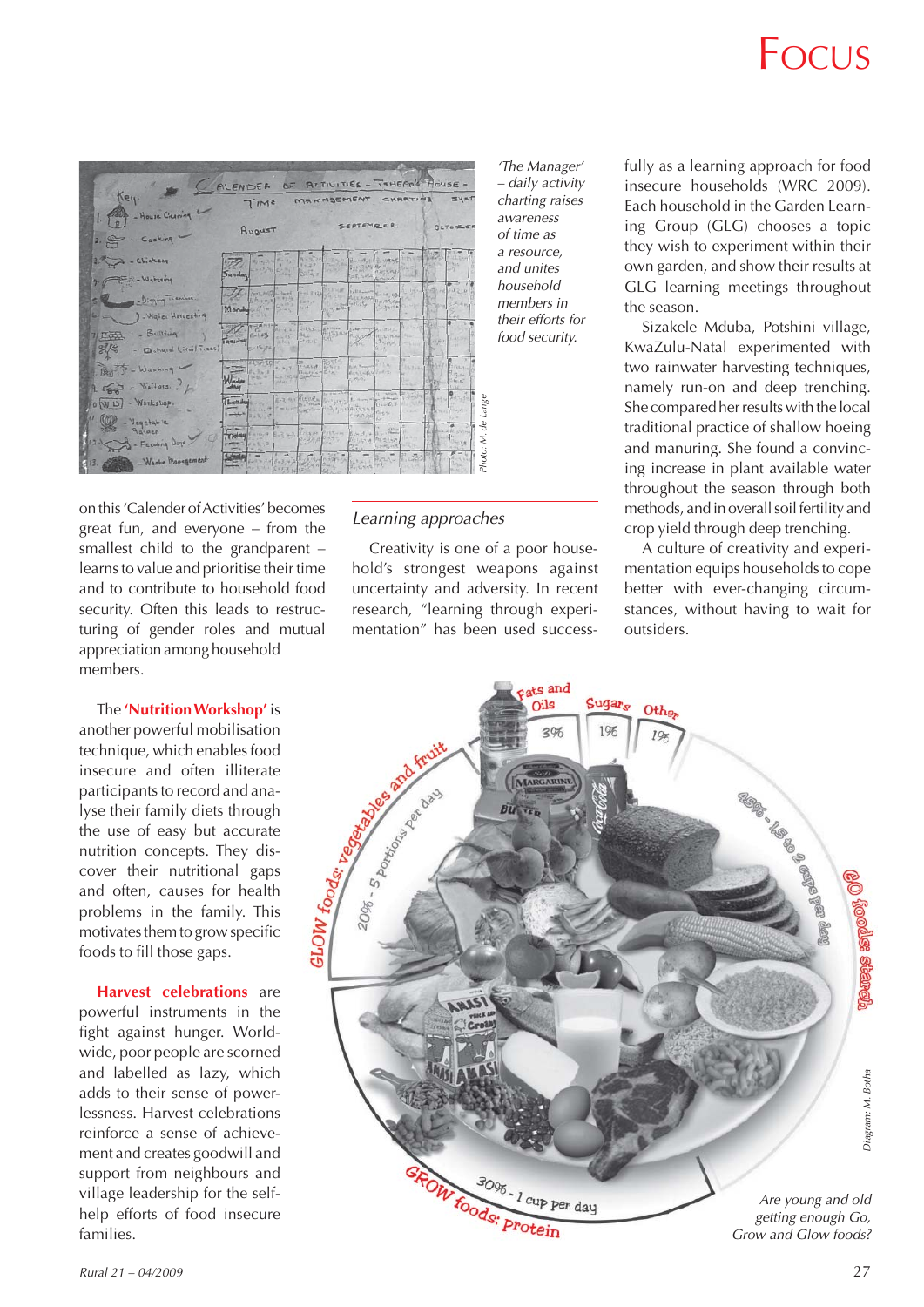*Sizakele Mduba's experiments have convinced her of the value of deep trenching and run-on techniques.*

#### *Technologies*

**LEISA.** Low external input and sustainable agriculture (LEISA) methods are recommended for home food production in a changing climate, because they:

- are suitable for low-income families; and
- engage people in processes that build up, instead of destroy, the environment.

#### **Recommended technologies.** Rec-

ommended water harvesting technologies (WRC 2009) include:

- 'Deep trenching' and 'run-on', which can be applied by poor households in almost every climatic zone, without the need for expensive equipment or cash inputs.
- 'Tower', 'bag' and 'keyhole gardens', which bring intensive food gardening to the kitchen doorstep.
- 'Infield rainwater harvesting', which prevents rainfed crop losses due to

#### **Zusammenfassung**

Die Armut der ländlichen Haushalte hat sich durch die weltweite Entwicklung in den letzten zwei Jahren verstärkt: Auf massive Preissteigerungen für Lebensmittel und Treibstoffe folgte die globale Wirtschaftskrise, und dies alles vor dem Hintergrund zunehmend unsicherer Klimabedingungen. "Water Harvesting", also das Auffangen, Speichern und gezielte Ableiten von Wasser, gleicht die Verfügbarkeit von Wasser innerhalb und zwischen den Wachstumsperioden aus und hilft den Haushalten, Dürreperioden besser zu überstehen. In Südafrika



late season dry spells, by increasing infiltration, especially on heavy clay soils.

• Homestead water storage tanks, which enable the household to save food crops from drought during the rainy season, and also make it possible to grow food in the dry season.

Experimentation with rainwater harvesting and LEISA techniques in a homestead food gardening context assists in building resilience to shocks such as climate change. Working in learning groups bolster skills, creativity and confidence and provides resilience through social cohesion.

#### **Further reading**

- **1.** DWAF, 2007. *Programme Guidelines for Intensive Family Food Production and Rainwater Harvesting.* Department of Water Affairs and Forestry, Pretoria, South Africa.
- **2.** UNISA, 2009. *Participatory facilitation of food security.* Module 2 of the Learning course for Household Food Security Facilitators. University of South Africa, Pretoria. Forthcoming.
- **3.** WRC, 2009. *Agricultural Water Management in Homestead Food Gardening Systems – Resource Material for Facilitators.* WRC Research Project K5/1575. Water Research Commission, Pretoria, South Africa. Forthcoming.

konzentriert sich die Forschung zu Water Harvesting auf ländliche Haushalte. Die Ergebnisse dieser Forschung werden in vielen Dörfern des Landes bereits durch innovative, angepasste Technologien des Water Harvesting und Maßnahmen zur Nahrungssicherung umgesetzt.

#### **Resumen**

La pobreza en los hogares rurales se ha agravado en los dos últimos años debido a acontecimientos de orden mundial: alzas sin precedentes en los precios de los alimentos y los combustibles, que fueron seguidas por una crisis económica global, todo ello en medio de una creciente incertidumbre en torno al clima. La cosecha de agua ayuda a proteger a los hogares contra la sequía al equilibrar la disponibilidad de agua dentro y entre las estaciones de cultivo. La investigación sobre la cosecha de agua en Sudáfrica se ha centrado en los medios de vida de los hogares rurales. Actualmente, se vienen obteniendo resultados innovadores mediante tecnologías apropiadas para la cosecha de agua y técnicas de facilitación para la seguridad alimentaria en diversas aldeas de Sudáfrica.